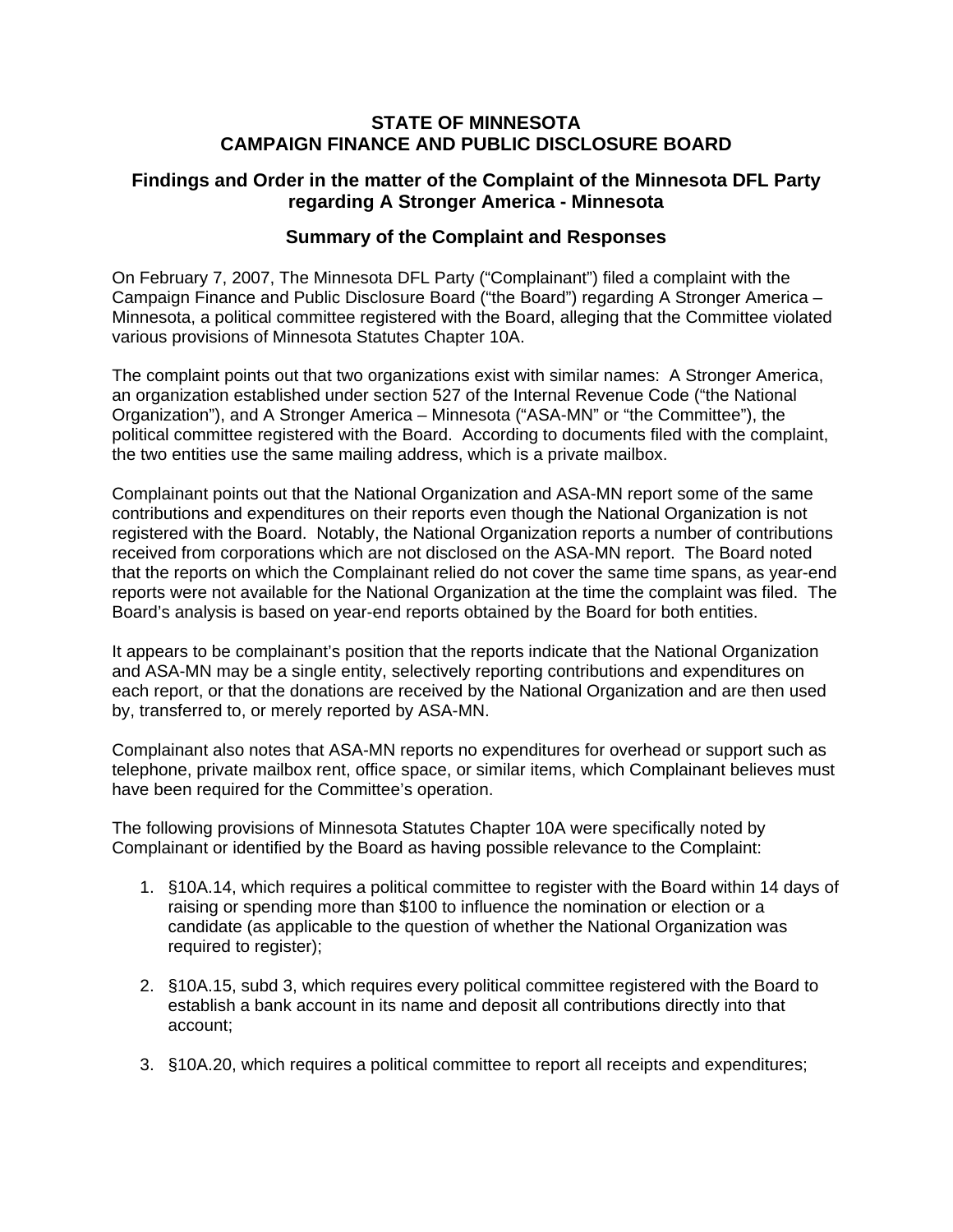- 4. § 211B.15, which generally prohibits use of corporate money in Minnesota campaigns. This statute is not within the Board's jurisdiction; however, corporate contributions also constitute contributions from unregistered associations under Minnesota Statutes, Section 10A.27, subd. 17, which are prohibited if in excess of \$100 and not accompanied by specified financial disclosure and which are under the Board's jurisdiction;
- 5. §10A.29, which prohibits circumvention of Chapter 10A by making a contribution through another entity.

The Board notified ASA-MN of the complaint by letter dated February 14, 2007, and offered the Committee an opportunity to respond. Joseph Deoudes, Treasurer, responded on behalf of ASA-MN in a letter dated March 5, 2007. The Board requested additional information and subsequent responses were received from Douglas Kelley, attorney for ASA-MN, dated March 22, 2007, and April 23, 2007.

In its responses, ASA-MN states that it has complied with all Minnesota campaign finance laws. Both Mr. Deoudes and Mr. Kelley state that ASA-MN and the National Organization maintained separate bank accounts. The ASA-MN account was named "A Stronger America Minnesota Account". The National Organization had two accounts, named "A Stronger America" and "A Stronger America Personal Account". Mr. Deoudes stated that every contribution shown on the Minnesota report was deposited directly into the ASA-MN account, not into any account of the National Organization.

With regard to the fact that the Minnesota political committee's transactions were reported on the report of the National Organization, Mr. Kelley said:

"The Form 8872 [the Internal Revenue Service ("IRS") reporting form for section 527 organizations] and the Minnesota forms serve different purposes. The Form 8872 requires the listing of all receipts and disbursements for any entities sharing the same Employee Identification Number because the IRS wants aggregate activity on a consolidated report. The IRS requires all this information for the organization to receive tax exempt status. The Minnesota report requires the reporting of all activity that impacted Minnesota."

To explain why ASA-MN reports no expenses for office space, telephone service, or similar items, Mr. Deoudes stated that "A Stronger America – Minnesota was effectively run by volunteers, without the need for office space, telephone service, staff or other support infrastructure." In a subsequent response, ASA-MN's attorney explained that the organization did not maintain an office or storefront. Essentially, ASA-MN's volunteer staff received contributions and contracted with vendors to perform all of the work of the Committee.

According to Mr. Deoudes, ASA-MN was required to list a contact telephone number on its IRS and Minnesota registrations so he used his office telephone number. Mr. Deoudes estimates that not more than ten calls were made on behalf of the Committee using his employer's office space and telephone service.

ASA-MN acknowledges that it used a pro-rata share of a private mailbox. The rental for that mailbox was paid by a corporate vendor in the amount of \$123.00 for 18 months. ASA-MN states that it will amend its 2006 year-end Report of Receipts and Expenditures to account for its share of the mailbox cost.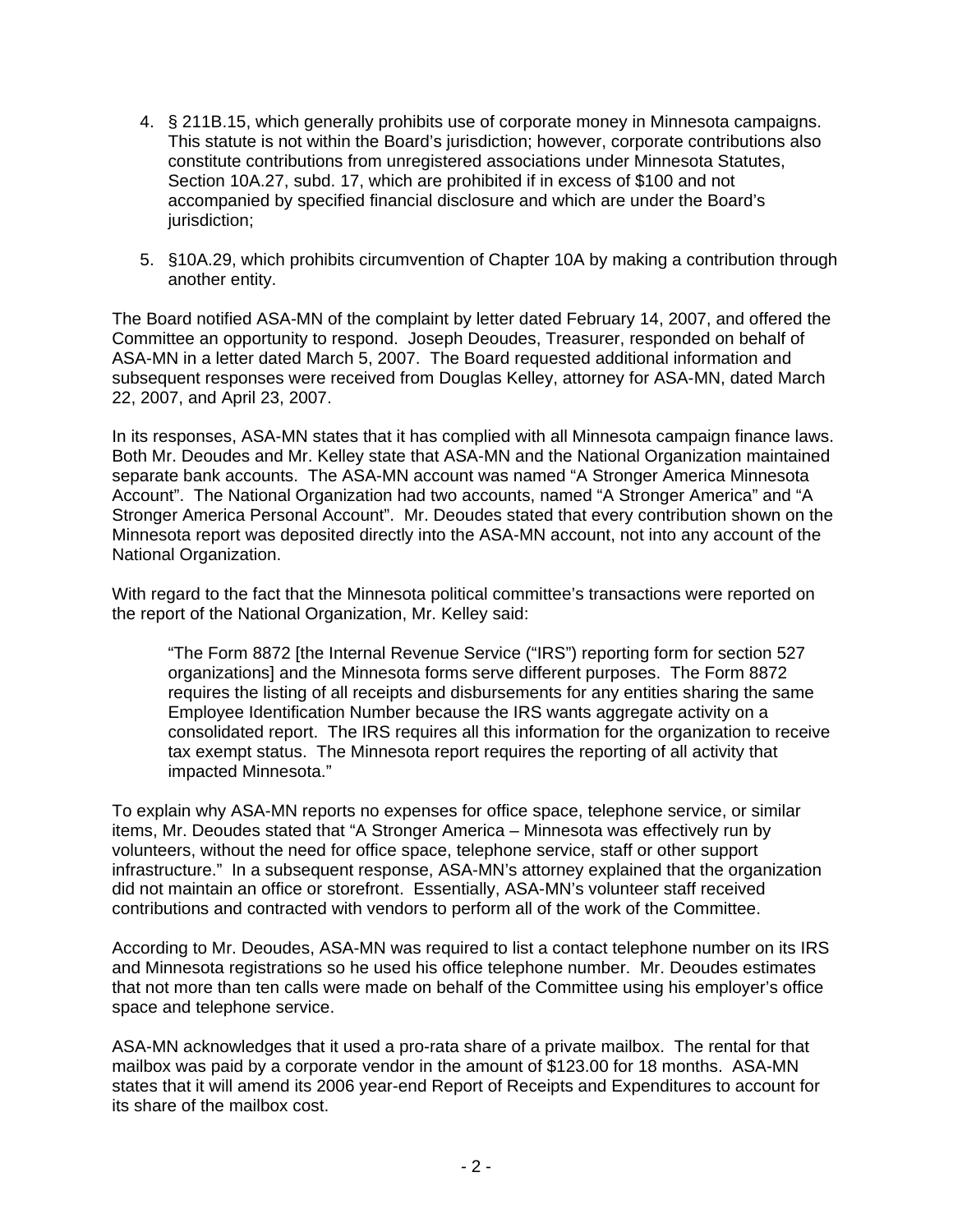# **Board Analysis**

This matter was considered by the Board at its meetings on March 13, April 10, and May 8, 2007.

The Board obtained a copy of the National Organization's year-end form 8872 from ASA-MN. Having the calendar year reports from both ASA-MN and the National Organization, a comparison analysis was done.

The Board noted that all expenditures shown on the National Organization's report were also reported on the ASA-MN report, with the exception of two wire transfer fees in December, 2006. ASA-MN's attorney produced a copy of a page from an ASA-MN bank statement showing that the fees were paid by ASA-MN. An amendment to the ASA-MN year-end report will be required to account for these expenditures. With this change, it appears that the National Organization did not make any expenditures out of its separate accounts.

The Board also noted that with one exception, all receipts shown on the ASA-MN report are also included on the National Organization's report. The exception is a receipt of \$10,000 on September 27, 2006, from Stanley Hubbard, which is reported by ASA-MN but not by the National Organization. While this does not indicate a reporting violation for ASA-MN, it is inconsistent with the explanation of its reports given by ASA-MN. When questioned about this apparent inconsistency, ASA-MN stated that the omission of the Hubbard receipt from the report of the National Organization was an error which would be corrected.

With the explanation of the Hubbard contribution, it appears that ASA-MN received contributions form individuals and from political committees or political funds registered with the Board, while the National Organization received contributions from other individuals and from corporations.

Board staff reviewed the reports of the donating political committees and political funds and found that each donor listed its donation as going specifically to A Stronger America Minnesota and listed the recipient's Minnesota registration number as required.

The Board also requested clarification from ASA-MN as to whether two large contributions received from individual donors from out of the state of Minnesota were donations to ASA-MN or to the National Organization. ASA-MN's attorney indicated that the donations were made by wire transfer from the donors. In order to make the transfer, the donors had to be aware of the name of the entity receiving the donation and of its bank account number, as they wired the funds directly to the ASA-MN bank account.

The fact that the two organizations may be treated as parts of the same entity by the IRS does not necessarily require that they be treated as one entity under Minnesota Statutes Chapter 10A. Key to the Board's decision is the fact that ASA-MN had its own bank account, separate from the accounts of the National Organization, and that contributions reported by ASA-MN were received by it and deposited directly into its separate bank account.

The responses of ASA-MN further indicate that all of the expenditures to influence the nomination or election of candidates in Minnesota were made from the account of ASA-MN and not from the accounts of the National Organization.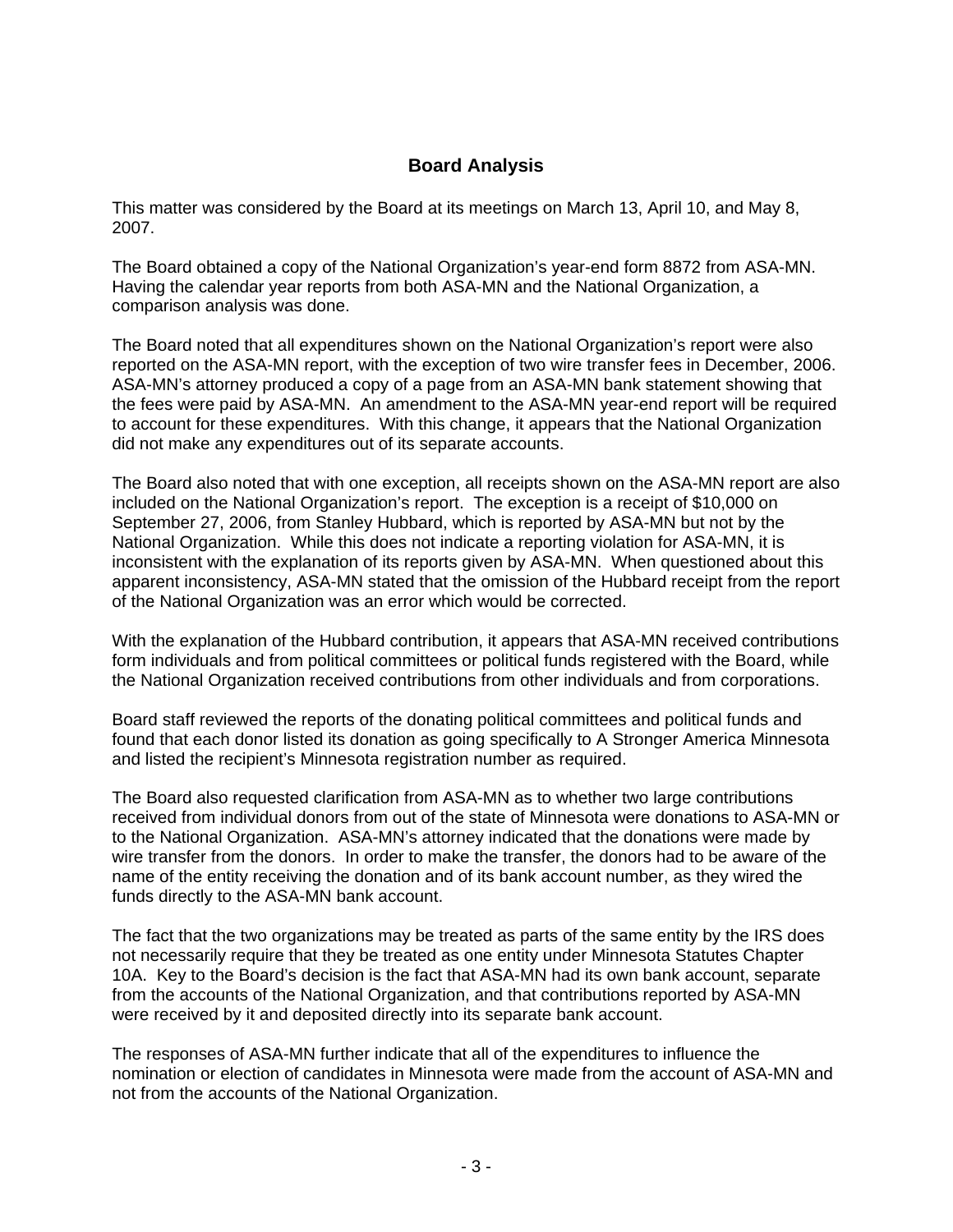ASA-MN acknowledged that the committee failed to account on its 2006 year-end Report of Receipts and Expenditures for an unpaid bill for private mailbox rental and for two expenditures for wire transfer fees.

ASA-MN also acknowledged using the treasurer's office telephone number as its contact number. Although the use by the treasurer of his employer's office space and telephone service was apparently minimal, ASA-MN nevertheless benefited from the availability and use of those services. ASA-MN will be required to determine the fair market value of having office space and telephone service available to its treasurer and report the cost as an unpaid bill on an amended 2006 year-end report.

### **Based on the complaint, the responses, filings with the Board, and the Board investigation, the Board makes the following:**

# **Findings Concerning Probable Cause**

- 1. There is no probable cause to believe that A Stronger America, (the National Organization) received contributions or made expenditures to influence the nomination or election of a candidate in Minnesota so as to trigger a requirement that it register as a political committee with the Campaign Finance and Public Disclosure Board.
- 2. There is no probable cause to believe that A Stronger America Minnesota did not comply with the provisions of Minnesota Statutes, Section 10A.15, subd 3, which requires every political committee registered with the Board to establish a bank account in its name and deposit all contributions directly into that account.
- 3. There is probable cause to believe that A Stronger America Minnesota failed to report all expenditures as required by Minnesota Statutes, Section 10A.20 when it failed to account for the cost of private mailbox service, use of office space, and telephone service; and when it failed to report two wire transfer fees deducted from its checking account.
- 4. There is no probable cause to believe that A Stronger America Minnesota violated Minnesota Statutes, Section 10A.27, subd. 17, which prohibits contributions in excess of \$100 from associations not registered with the Board unless the contribution is accompanied by specified financial disclosure.
- 5. There is no probable cause to believe that the transactions described in the complaint give rise to a violation of Minnesota Statutes, Section 10A.29, which prohibits circumvention of Chapter 10A by making a contribution through another entity.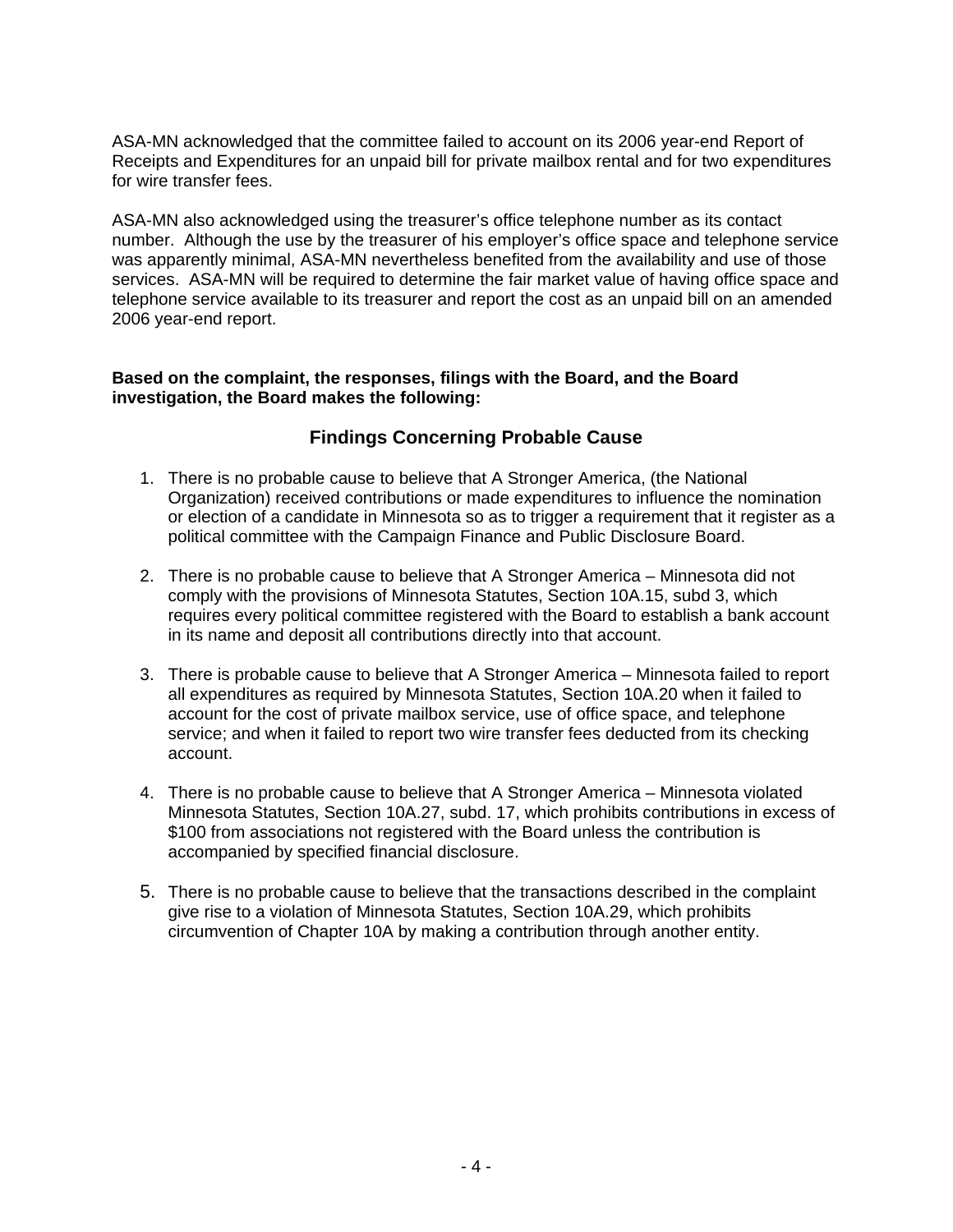### Order

#### Based on the foregoing findings concerning probable cause, it is hereby ordered:

- 1. A Stronger America Minnesota must amend its 2006 year-end Report of Receipts and Expenditures (a) to disclose the two wire transfer fees it paid and failed to disclose. (b) to disclose as an unpaid bill the amount which represents its share of private mailbox services paid by another entity and, (c) to disclose as an unpaid bill the fair market value of having office space and telephone service available for use by its treasurer.
- 2. The aforementioned amendment must be filed with the Board within 10 days of the date of receipt of this order by A Stronger America - Minnesota.
- 3. The Board's investigation of this matter is concluded and the records of the investigation are hereby made a part of the public records of the Board pursuant to Minnesota Statutes, Section 10A.02, subdivision 11.

Dated: May 8, 2007

Felicia Boyd, Chair Campaign Finance and Public Disclosure Board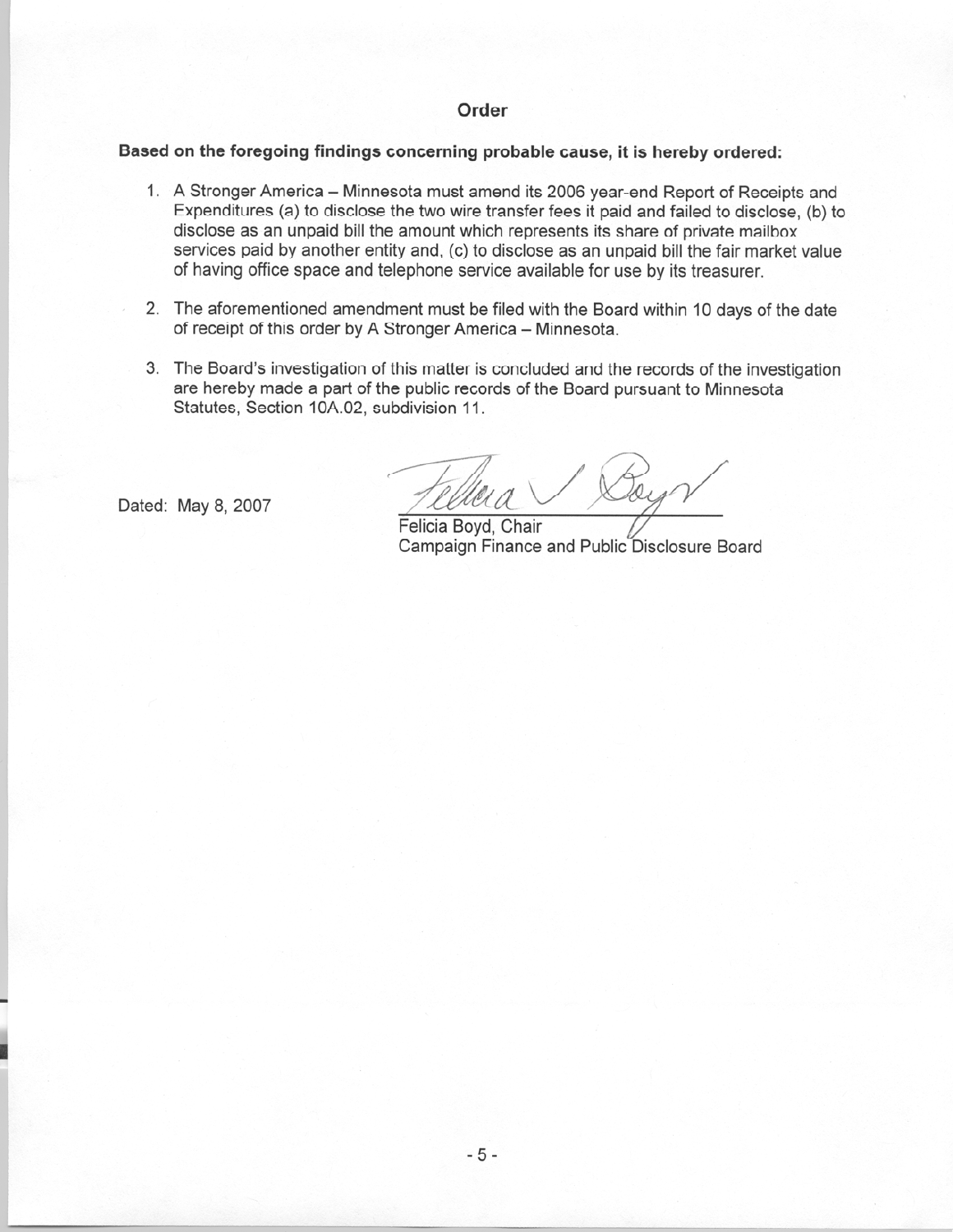# **Relevant Statutes**

### **10A.14 REGISTRATION**.

Subdivision 1. **First registration**. The treasurer of a political committee, political fund, principal campaign committee, or party unit must register with the board by filing a statement of organization no later than 14 days after the committee, fund, or party unit has made a contribution, received contributions, or made expenditures in excess of \$100.

### **10A.15 CONTRIBUTIONS.**

. . .

Subd. 3**. Deposit**. All contributions received by or on behalf of a candidate, principal campaign committee, political committee, political fund, or party unit must be deposited in an account designated "Campaign Fund of ..... (name of candidate, committee, fund, or party unit)." All contributions must be deposited promptly upon receipt. . .

### **10A.20 CAMPAIGN REPORTS**.

Subdivision 1. **First filing; duration**. The treasurer of a political committee, political fund, principal campaign committee, or party unit must begin to file the reports required by this section in the first year it receives contributions or makes expenditures in excess of \$100 and must continue to file until the committee, fund, or party unit is terminated.

Subd. 1a. **If treasurer position is vacant**. If the position of treasurer of a principal campaign committee, political committee, political fund, or party unit is vacant, the candidate, chair of a political committee or party unit, or association officer of a political fund is responsible for filing reports required by this section.

Subd. 2. **Time for filing**. (a) The reports must be filed with the board on or before January 31 of each year and additional reports must be filed as required and in accordance with paragraphs (b) and (c).

(b) In each year in which the name of the candidate is on the ballot, the report of the principal campaign committee must be filed 15 days before a primary and ten days before a general election, seven days before a special primary and a special election, and ten days after a special election cycle.

(c) In each general election year, a political committee, political fund, or party unit must file reports 15 days before a primary and ten days before a general election.

### Subd. 3. **Contents of report**.

. . .

(h) The report must disclose the sum of all expenditures made by or on behalf of the reporting entity during the reporting period.

(i) The report must disclose the amount and nature of an advance of credit incurred by the reporting entity, continuously reported until paid or forgiven. . . .